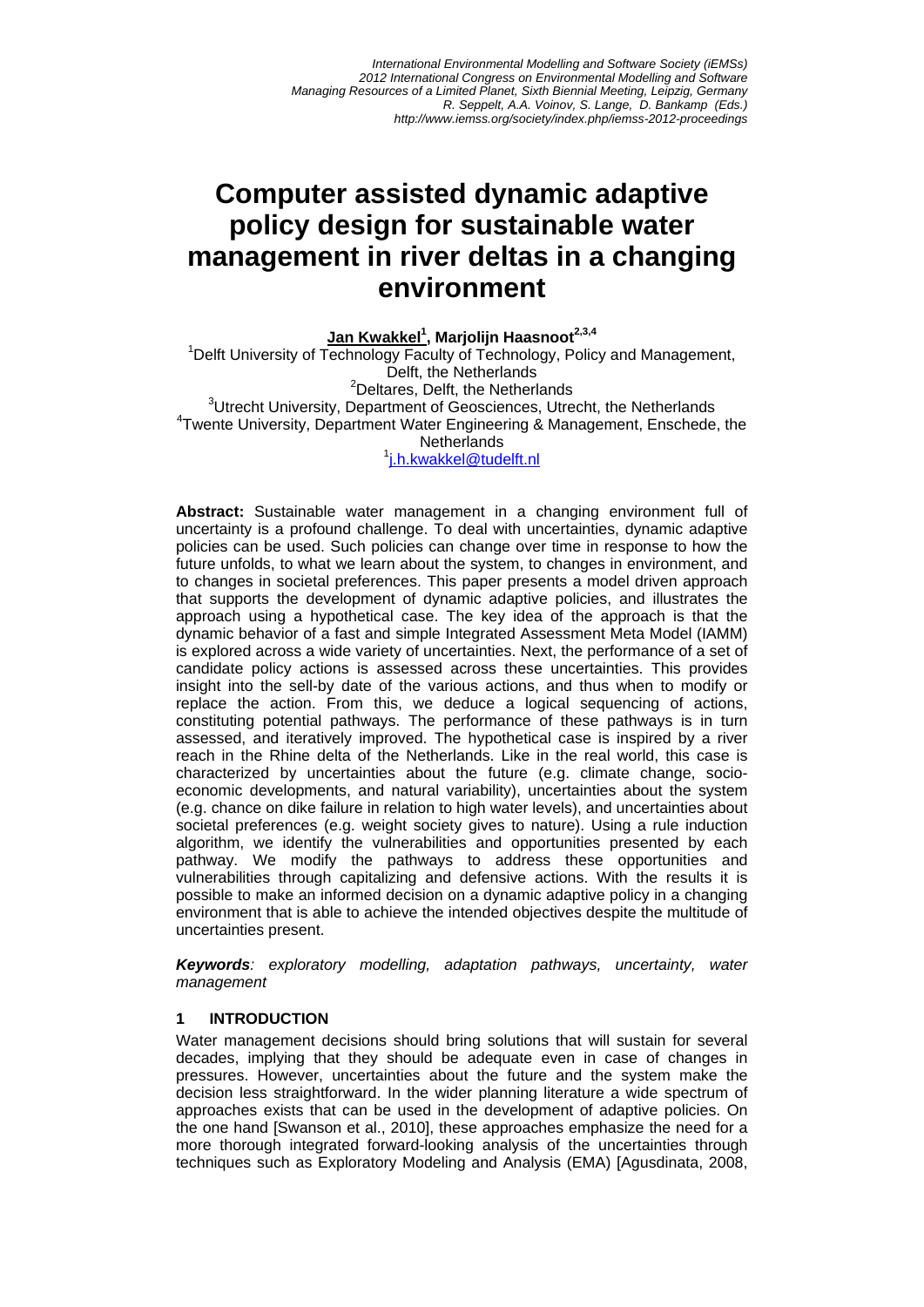Bankes, 1993], and scenarios in various forms [Bradfield et al., 2005, Varum et al., 2010]. On the other hand, because of the limited capability of these techniques for anticipating rare events [Goodwin et al., 2010], there is a growing interest in flexibility and adaptability in plans in which a strategic vision of the future is combined with short-term actions and a framework that can guide future actions [Albrechts, 2004, Walker et al., 2001]. This interest in flexibility and adaptivity is partly motivated by a desire to avoid lock in, while transitioning to more sustainable water management. One of the central challenges of these approaches is to design the adaptive policy in light of a multiplicity of futures, and uncertainties about the system. Another challenge is the multiplicity of candidate actions that could be part of the policy. Such analyses can become quite complex. Computational models can be of support in addressing both challenges.

Our particular approach combines the strong features of the concepts of adaptation pathways (AP) [Haasnoot et al., 2012] and adaptive policy making (APM) [Kwakkel et al., 2010a, Walker et al., 2001]. We use Exploratory Modelling Analysis (EMA) to support the development of adaptive policy pathways computationally [Bankes, 1993]. We illustrate this application through a simplified example case based on Haasnoot et al. [2012]. This paper presents a model driven approach that supports the development of dynamic adaptive policies, and illustrates the approach using a hypothetical case. The key idea of the approach is that the dynamic behaviour of a fast and simple Integrated Assessment Meta Model is explored across a wide variety of uncertainties with computational support of EMA. In section 2, we elaborate on the combination of AP and APM, and how EMA can facilitate the resulting process. Section 3 contains the illustrative case. Closing remarks are presented in section 4.

## **2 AN APPROACH FOR DESIGNING DYNAMIC ADAPTIVE POLICIES**

The combined approach of APM and AP, called adaptive policy pathways, includes the strong elements of both. In short this integrated approach includes: *transient scenarios* representing a variety of relevant uncertainties; different *types of policy actions* to handle vulnerabilities and opportunities; *adaptation pathways* describing an assembly of promising actions; and a *monitoring system* with related actions to stay on track of a preferred pathway. We first describe the different steps in the approach, and then explain the role of a computational model in these steps.

The first step is to *describe the study area*. This includes a specification of and related societal issues related to it (e.g. agriculture, flood risk, nature). This description can be used to identify the objectives, constraints in the current situation, and potential constraints in future situations. This results in a definition of success, which is a specification of the desired outcomes in terms of indicators and targets. The definition of success is used in subsequent steps to identify problems, and to evaluate the performance of policy actions and policy pathways. The description of the study area should also include a specification of the uncertainties that are relevant for decision making. These uncertainties are not restricted to uncertainties about the future, but can also cover uncertainties related to data, or models that are being used [Kwakkel et al., 2010b].

The next step is the *problem analysis*. In this step, the specified uncertainties are used to generate an ensemble of plausible futures in the form of transient scenarios. Next, using the condition for success, the possible ways in which problems can arise are identified. This determines if and when policy actions are needed. During the problem analysis, attention should also be given to the identification of opportunities and vulnerabilities. Opportunities are developments that can help in achieving the objectives, while vulnerabilities are developments that can harm the extent to which the objectives can be achieved.

In step 3 policy actions are defined for addressing the identified vulnerabilities and seizing the identified opportunities. To assemble a rich set of possible actions, we distinguish between four types of actions: shaping actions, mitigating actions,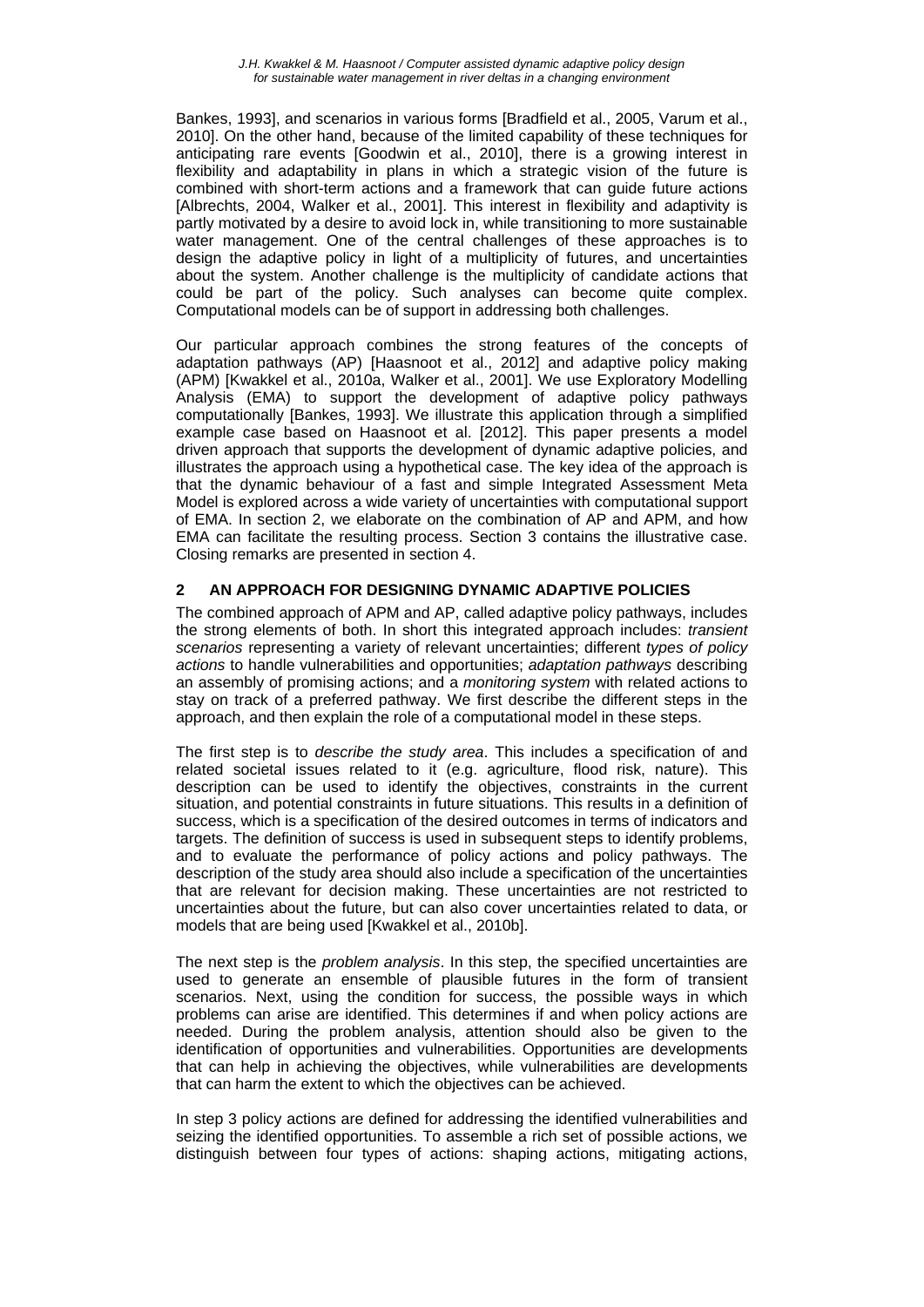hedging actions, and capitalizing actions [Kwakkel et al., 2010a]. The aim of this step is to assemble a rich set of possible actions. In subsequent steps these actions are used as the basic building blocks for the assembly of adaptation pathways.



**Figure 1.** The adaptive policy pathway approach

Step 4 is the assessment of the efficacy of each of identified policy actions. This can be done by performing an impact analysis for each policy action across the ensemble of transient scenarios. The efficacy of each of the policy actions is assessed in light of the definition of success. The sell-by date is reached when a policy action no longer meets the condition for success. The sell-by date thus indicates how long a particular action in isolation is sufficient in meeting the definition of success. Furthermore, the previously identified vulnerabilities and opportunities need to be reassessed. For each action, one needs to assess whether the action was able to reduce or remove a specified vulnerability; whether the action was able to utilize the opportunities; and whether action created new opportunities and/or vulnerabilities.

The development of adaptation pathways is the next step. It is conceivable that the reassessment of the vulnerabilities and opportunities of the assessment of the sell by date triggers an iterative process wherein new or additional policy actions are added to the set of possible actions. Once the set of actions is deemed adequate, pathways can be designed. A pathway consists of a concatenation of policy actions, where a new policy action is activated once its predecessor is no longer able to meet the definition of success. Pathways can be assembled in different ways. For example, analysts could explore all possible routes with all available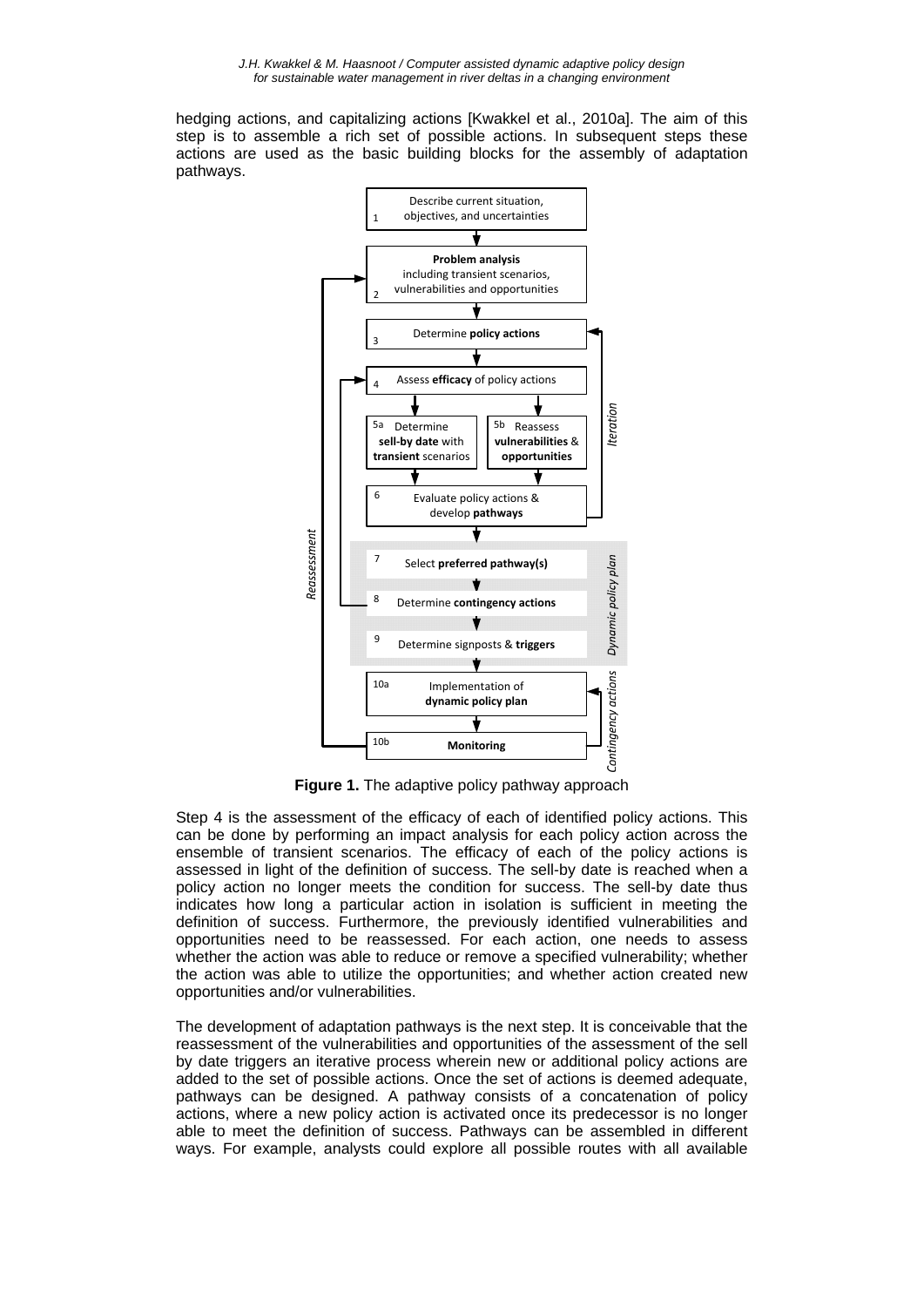policy options. Each of these routes can then be evaluated on its performance. However, this could result in the evaluation of a very large number of pathways. Using common sense and basic criteria such as the urgency of actions, the severity of the impacts, and the desire to keep options open, can be used to assemble a set of promising pathways.

The next step is to evaluate the candidate pathways in the same way as the individual policy actions were previously evaluated. Each of the pathways is evaluated across the ensemble of transient scenarios and its performance is confronted with the definition of success. Based on this evaluation, a manageable number of preferable pathways can be selected. Preferred pathways can be improved through contingency planning. Contingency planning requires the specification of corrective, defensive and capitalizing actions, and their associated monitoring system with trigger values [Kwakkel et al., 2010a]. This monitoring system specifies what to monitor and when a specific contingency action is activated. In light of the final adaptation map, a plan for action can be made. This plan for action specified which actions are to be taken immediately, which developments need to be monitored, when contingency actions will be implemented, and when a shift to a different policy action will take place.

The outlined approach requires the repeated assessment of policy actions, contingency actions, pathways, and doing nothing over an ensemble of transient scenarios. One method that can be used to facilitate this is Exploratory Modeling and Analysis (EMA). EMA is a research methodology that uses computational experiments to analyze complex and uncertain systems [Agusdinata, 2008, Bankes, 1993]. EMA is motivated by the fact that for many systems of interest, the construction of a model that may be validly used as surrogate is simply not possible. [Cambell et al., 1985, Hodges et al., 1992]. For such systems, a methodology based on consolidating all known information into a single model and using it to make best estimate predictions can be highly misleading. However, the available information is consistent with a set of models, whose implications for potential decisions may be quite diverse. A single model run drawn from this potentially infinite set of plausible models is not a "prediction"; rather, it provides a computational experiment that reveals how the world would behave if the various guesses any particular model makes about the various unresolvable uncertainties were correct. By conducting many such computational experiments, one can explore the implications of the various guesses. EMA is the explicit representation of the set of plausible models, the process of exploiting the information contained in such a set through a large number of computational experiments, and the analysis of the results of these experiments. EMA is first and foremost an alternative way of using models, knowledge, data, and information. Many well established techniques, such as Monte Carlo sampling, factorial methods, and optimization techniques, can be usefully and successfully employed in the context of EMA [Agusdinata, 2008, Kwakkel, 2010, Lempert et al., 2003, Miller, 1998]. EMA can be used to support the outlined policy design approach by generating the ensemble of transient scenarios, by exploring the performance of actions over this ensemble while accounting for uncertainties about the models to be used, and by analyzing the performance of the actions using various machine learning techniques.

## **3 ILLUSTRATION OF THE APPROACH FOR A HYPOTHETICAL CASE**

## **3.1 The study area and problem analysis (step 1 to 3)**

To illustrate the outlined approach, we use a hypothetical case study, called the Waas. The case is inspired by a river reach in the Rhine delta of the Netherlands (the river Waal). The river and floodplain are highly schematized, but have realistic characteristics. The river is bound by embankments, and the floodplain is separated into five dike rings. A large city is situated on higher grounds in the south-east part. Smaller villages exist in the remaining area, including greenhouses, industry, conservation areas, and pastures. In the past, two large flood events occurred resulting in considerable damage to houses and agriculture.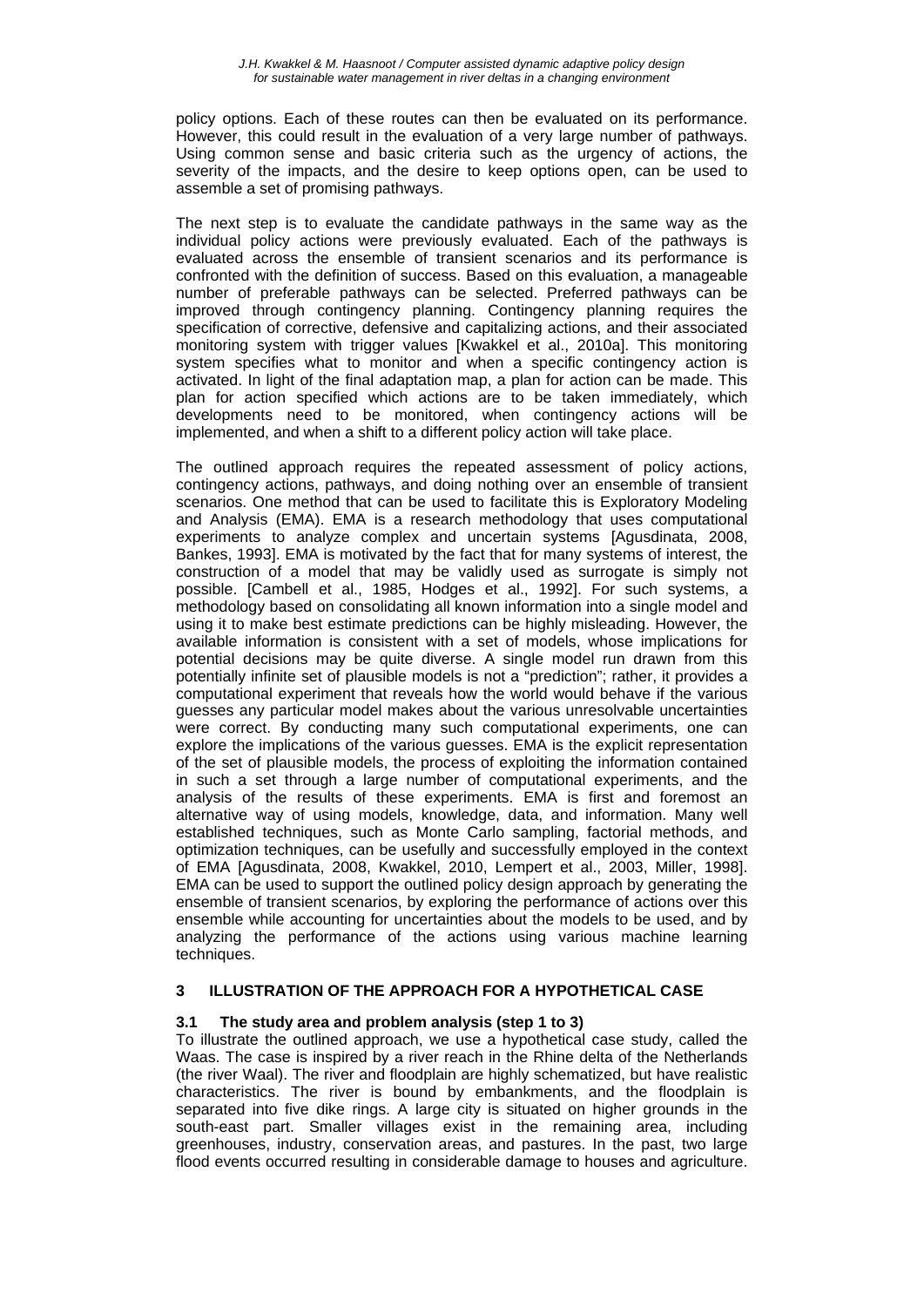Drought events limited the navigation through the river and reduced the available of the river for shipping. This demonstrated that the system has not been adequately managed. In the future, climate change and socio-economic developments may increase the pressure on the available space and potential future damages, so additional strategies are needed.

| <b>Table 1: Overview of uncertainties</b> |  |
|-------------------------------------------|--|
|-------------------------------------------|--|

| <b>Name</b>         | <b>Short description</b>                                                                                                                                                           |
|---------------------|------------------------------------------------------------------------------------------------------------------------------------------------------------------------------------|
| <b>Climate</b>      | For river discharge and precipitation, 30 realizations of                                                                                                                          |
| change              | three climate change scenarios are considered.                                                                                                                                     |
| Land use            | Land use will change in the coming 100 years. Six                                                                                                                                  |
|                     | alternative land use scenarios are considered, including<br>slow or fast urbanization, sustainable growth, more nature,<br>urbanization followed by deurbanization, and no change. |
| <b>Fragility of</b> | There is uncertainty about the fragility of dikes. Four                                                                                                                            |
| the dikes           | alternative fragility functions are considered                                                                                                                                     |
| Damage              | There is parametric uncertainty about the damage functions                                                                                                                         |
| functions           | used to calculate the damage from flooding and the                                                                                                                                 |
|                     | damage to shipping. A bandwidth of plus and minus ten                                                                                                                              |
|                     | percent is considered                                                                                                                                                              |
| <b>Policy</b>       | One of the candidate policy options includes upstream                                                                                                                              |
| uncertainty         | collaboration. The effect of this on the discharge is                                                                                                                              |
|                     | uncertain. A wide bandwidth is taken into account.                                                                                                                                 |

The objective is to limit the flood damage and ensure navigation. A wide variety of relevant uncertainties have to be taken into account in sustainable water management.

gives a high level overview of the uncertainties that are taken into consideration.

In order to explore how the situation will evolve in the future if no action is taken and to assess the efficacy of various actions, a fast and simple impact assessment model has been used. This model is implemented in PCRaster, a grid-based spatial analysis tool for dynamic modeling [van Deursen, 1995]. The model was checked for internal consistency and plausibility of the outcomes by expert judgment. Discharges arising from the transient climate scenarios are translated into water levels using stage discharge relations for each grid cell along the river Waas. These relations were derived from modeling results using a 1D hydrodynamic model (SOBEK) for the river Waal in the Netherlands. The water levels are translated into a 2D surface, and compared with the dike heights derived from the elevation map. Subsequently, the model calculates the probability of dike failure caused by piping or by wave overtopping by examining the difference between dike level and water level [Van Velzen, 2008]. In the case of a dike failure, the water level is considered to be equal to the river water level in the whole dike ring. Damage due to the flooding of dike rings is a function of the water depth using damage relations for the Netherlands given in [De Bruijn, 2008]. The maximum potential damage and the shape of the damage curves are derived from the HISSM model [Kok, 2005]. Cause-effect relations for shipping, describing the water depth and the suitability for shipping were derived from the SHIPS@RISK model [Middelkoop et al., 1999] resulting in the total proportion of navigable time (%) given the operating ship type. To model the impact on ecology, ecologicallyrelevant flood durations are used to distinguish different ecozones with different riparian vegetation types [Haasnoot et al., 2005]The effect on each ecozone is transformed into an diversity index for ecology by multiplying the relative area by a weighting factor. The sum of these weighted areas is then scaled to an index between 0 and 1. The weighting factor is 6 for the rarest zone and 1 for the most common zone. For more details on the mode, see Haasnoot et al. [2012].

The Waas model is connected to the exploratory modeling workbench. The exploratory modeling workbench [Kwakkel, 2012] is a suite for performing exploratory modeling written in the Python programming language [van Rossum, 1995]. It is responsible for generating the computational experiments, running the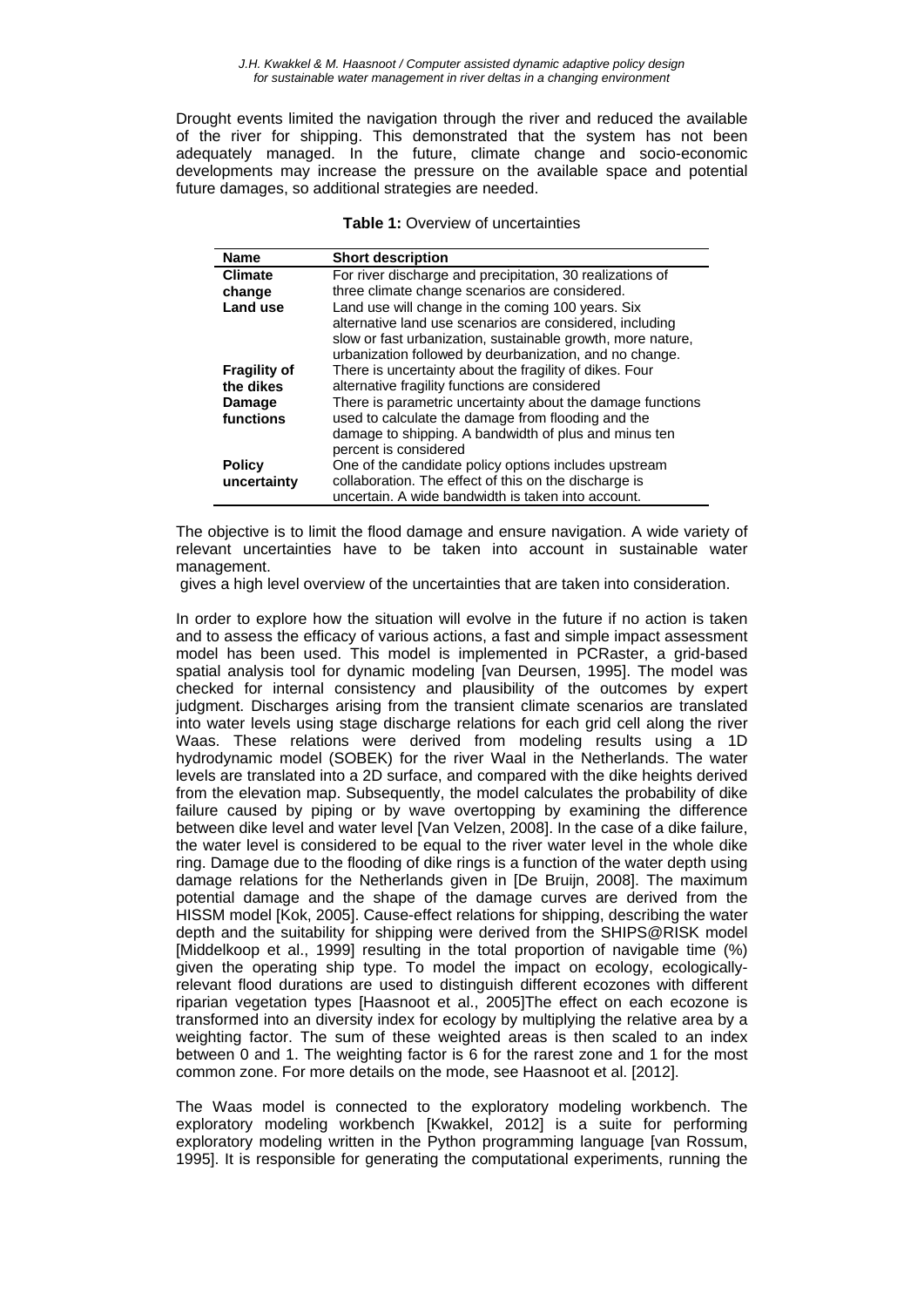*J.H. Kwakkel & M. Haasnoot / Computer assisted dynamic adaptive policy design for sustainable water management in river deltas in a changing environment* 

experiments, and storing the results for each experiment. This workbench supports parallel computing to reduce computational time. In order to connect the Waas model to this workbench, an interface has been programmed in Python. This interface produces the correct binding files based on the specified computational experiment and parses the output files. 1000 computational experiments were generated using Latin Hypercube sampling. Each of these experiments constitutes a single transient scenario for the future development of the specified uncertainties.

Table 2 shows an overview of the policy actions that are being explored. We distinguish between actions aimed at flood management, and actions aimed at addressing the problems of low flows. The low flow affect the potential time that ships navigate through the river. The uncertainty about damage functions affects the impact of the floating home option and thus is a form of policy uncertainty. Similarly we use a bandwidth for the effect of upstream collaboration.

| <b>Name</b>                               | <b>Description</b>                                                                                                                                                                            |
|-------------------------------------------|-----------------------------------------------------------------------------------------------------------------------------------------------------------------------------------------------|
| <b>DH500</b><br><b>DH1000</b>             | Dike height rise to cope with the 1:500 discharge, based on measurements<br>Dike height rise to cope with the 1:1000 discharge, based on measurements                                         |
| <b>DH1.5</b>                              | Dike height rise: adapting to 1.5 times the second highest discharge ever<br>measured ('rule of thumb measure')                                                                               |
| <b>RfRI</b>                               | 'Room for the river' - Large scale: with extra side channels, the river has more<br>space after a threshold discharge is exceeded                                                             |
| <b>RfRs</b>                               | 'Room for the river' - Small scale: with extra side channels, the river has more<br>space after a threshold discharge is exceeded                                                             |
| CopU                                      | Upstream cooperation: discharges are reduced to 14.000                                                                                                                                        |
| <b>FloatH</b>                             | Floating houses: resulting in damage functions with 10 times less damage                                                                                                                      |
| FaC                                       | Fort cities: extra embankments around the cities                                                                                                                                              |
| Mound                                     | All cities are raised by 4 m, resulting in houses on a area of elevated ground                                                                                                                |
| <b>SmallS</b>                             | Use small ships (300 ton) to ensure navigation at low discharges                                                                                                                              |
| <b>MediumS</b><br><b>SmallD</b><br>LargeD | Use medium size ships (3000 ton) to ensure navigation at low discharges<br>Small-scale dredging for navigating at lower discharges<br>Large-scale dredging for navigating at lower discharges |

**Table 2.** Overview of candidate policy actions

#### **3.2 Efficacy of policy actions and development of adaptation pathways (step 3 to 6)**

In order to assess the sell-by date of each of the policy actions, we used the following approach. For the flood management actions, we calculated the cumulative flood damage from year 4 onwards (as we assume 4 years of Implementation time). As the sell-by year, the first year in which the cumulative damage exceeds 2500 is used. If for a specific computational experiment, this value is not reached over the duration of the simulation, a sell-by year of 100 was used. For the low flow policy actions, we considered the percentage of nonnavigable time. If for four years in a row, this percentage was equal to or higher than 2%, the last year of this four year sequence was used. If no such four year sequence occurred, a sell by year of 100 was used. This resulted in a sell-by year for each policy action for each simulation (Figure 2).

Figure 3 shows the adaptation map for the low flow actions. This map is generated from the sell-by year analysis. The minimum value of the sell-by year for each action denotes the earliest point in time at which the decision makers need to consider shifting to another policy action. This point is denoted by a 'transfer station' and the start of a dashed line. The dashed line indicates that more and more ensemble members meet the sell by date. The dashed line ends with a 'terminal station'. The terminal station corresponds to the maximum sell by year for an action as encountered across the ensemble. Figure 4 shows an adaptation map for the flood management actions. Here, the transfer stations are based on respectively the first and third quartile of the sell by year for each action. This maps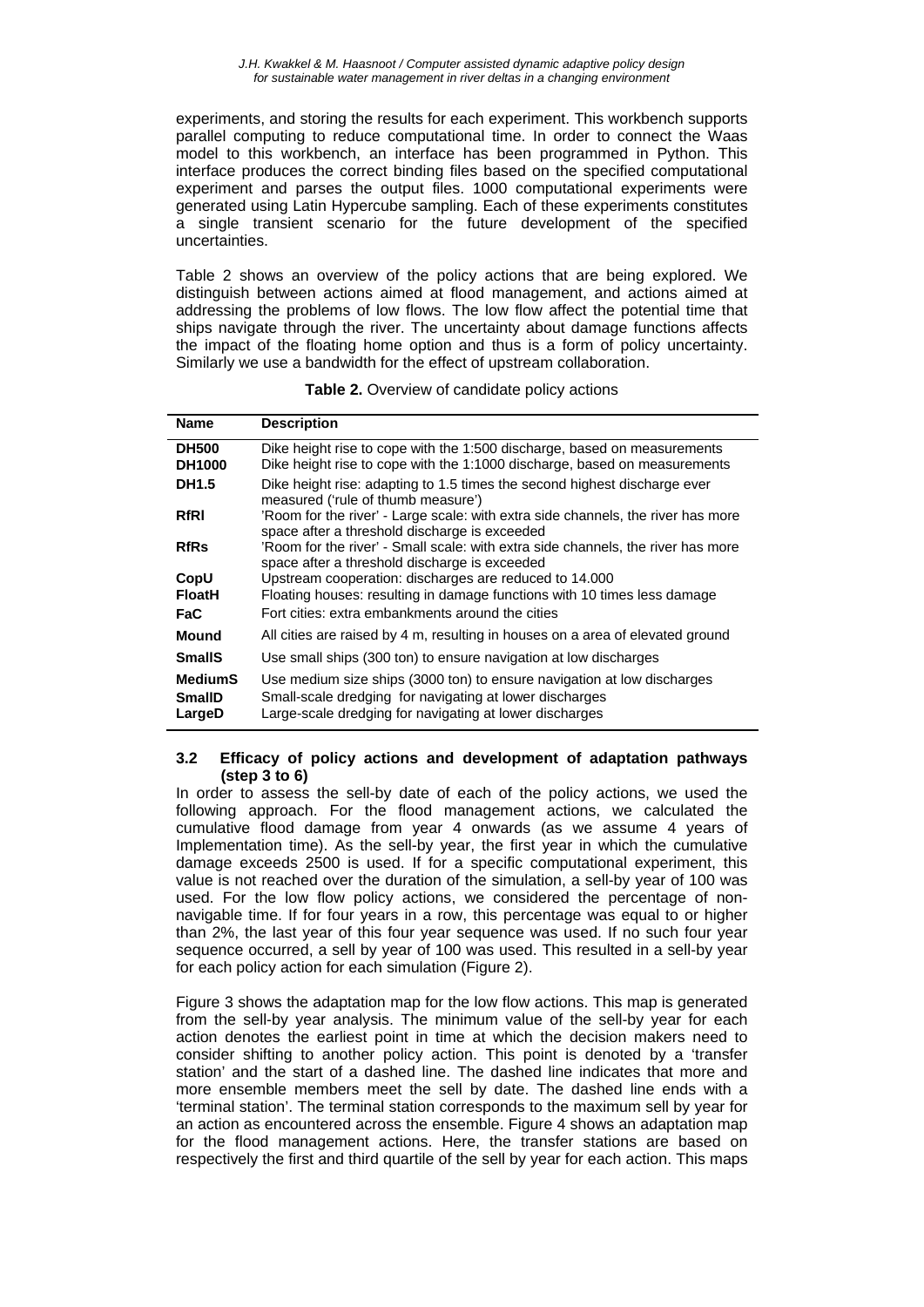is quite a bit more complicated and shows a large number of possible routes. It also shows some crucial points in time at which multiple actions are expected to reach a transfer point. The first of these is encountered at around 20 years into the future, a second one is encountered at around 35 years into the future, and a third one is encountered at close to sixty years into the future. For the flood risk map, we did not include actions with a low sell by date.



**Figure 3.** An adaptation map for the low flow policy actions. The terminal station is based on the maximum value of the sell by year for the action. The dashed lines start from the minimum sell by year encountered across the ensemble of plausible futures for each action.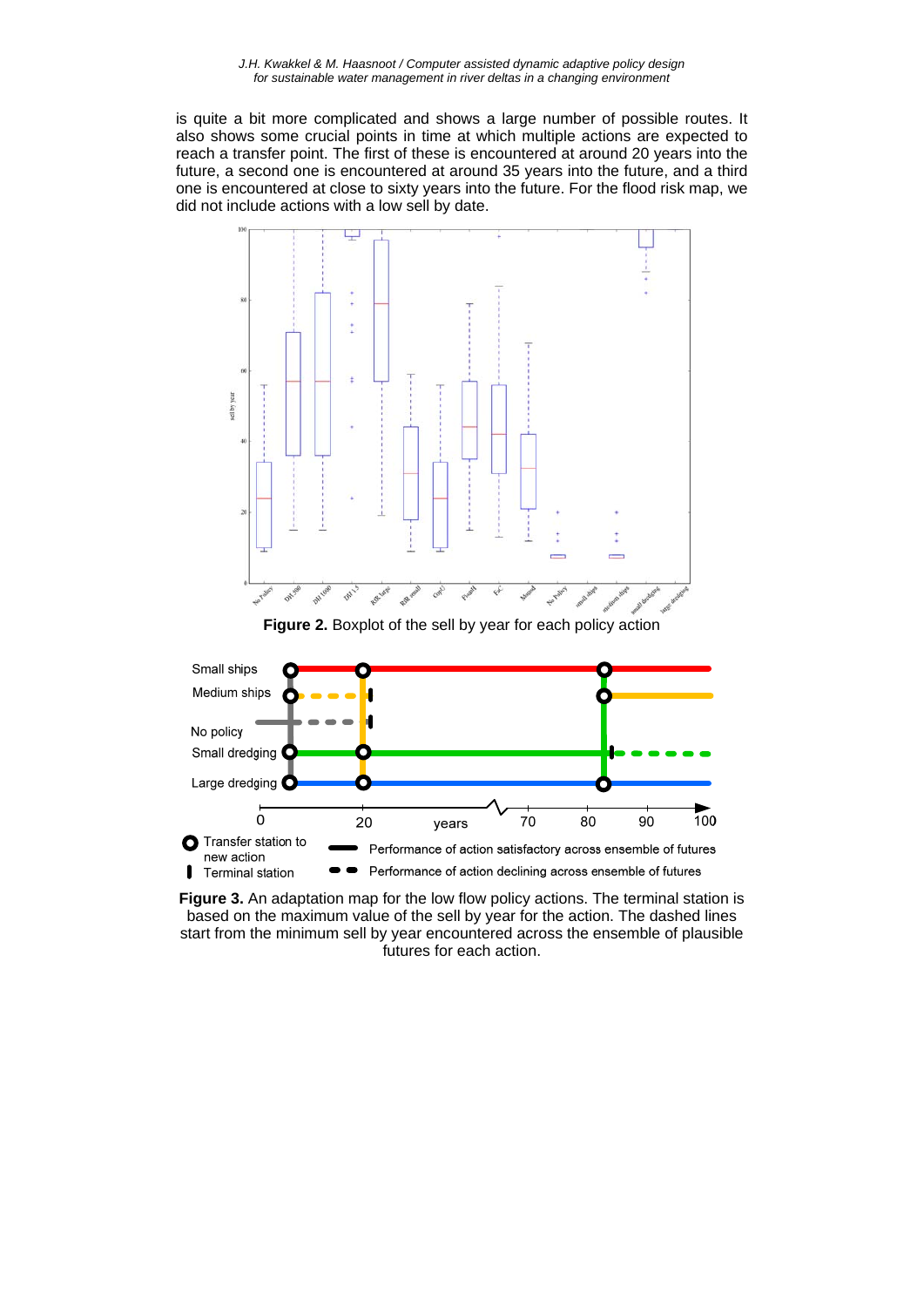*J.H. Kwakkel & M. Haasnoot / Computer assisted dynamic adaptive policy design for sustainable water management in river deltas in a changing environment* 



**Figure 4:** An adaptation map for flood risk. The terminal station is based on the third quartile value of the sell by year for the action. The dashed lines start from the first quartile for the sell-by year for each action.

## **3.3 Towards a dynamic policy plan (steps 7 – 9)**

The identified maps present a wide variety of possible adaptation paths. The next steps for translating the map into a plan for action would be to identify possible developments that can be monitored. In this case, land use is the most obvious candidate development, because it changes slowly. River runoff, given its intrinsic natural variability, is a more difficult phenomenon to monitor, implying that shifting from one action to the next in case of flood risk actions cannot be tied directly to river runoff. Alternatively, the performance of the specified pathways could be explored over an ensemble of transient scenarios, and using rule induction algorithms, the combination of uncertainties responsible for negative outcomes, can be identified and used to specify additional contingency actions and signposts. One obvious contingency action is the need for spatial reservations to keep open the possibility to shift to room for the river in the future. This would result in a modified map that would form the basis for designing the plan for action.

#### **4 CONCLUDING REMARKS**

Water management decisions should result in satisfying outcomes in the future that manifests itself, as it involves large investments with a long life time, and can have large societal impacts. However, during the decision making, this future is still highly uncertain. Decision making is further complicated by additional uncertainties about the system under study, the models that can be used, etc. To support this decision making, in the wider planning literature, a wide spectrum of approaches exists that all emphasize the need for flexibility and adaptability of the decisions to the changing future. Still, the design of such decisions requires exploring the multiplicity of futures and evaluating a wide variety of candidate solutions and combinations of solutions over this same multiplicity of futures. We have presented an approach that combines the strong features of the concepts of adaptation pathways [Haasnoot et al., 2012] and adaptive policy making [Kwakkel et al., 2010a, Walker et al., 2001], discussed, and illustrated how this synthesis can use computational support for the development of water management plans.

Future research will elaborate this case in more detail. First, the final three steps are only tentatively sketched and have not been carried out yet. Moreover, in case of the flood management strategies, there is a large number of possible routes over the presented adaptation map. In future work, investigating methods and techniques that can help in relatively quickly identifying the most promising paths is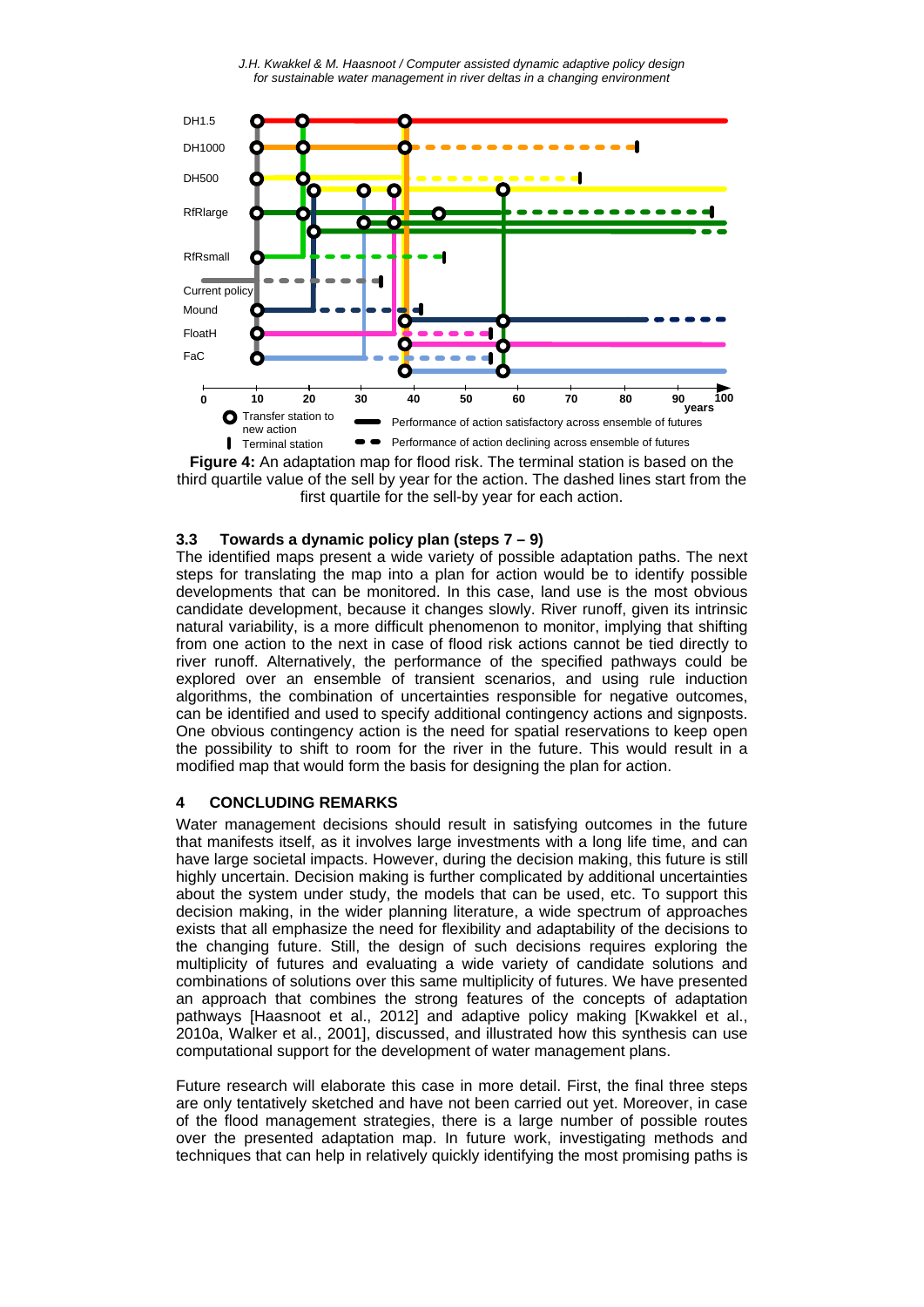necessary. Another important avenue for research is to translate the presented concepts and approach from the illustrative show case to a real world case.

#### **ACKNOWLEDGMENTS**

This research has been funded by the Knowledge for Climate Research Programme, research theme climate proof fresh water supply, and the Deltares research project 'Perspectives in Integrated Resources management'.

## **REFERENCES**

- Agusdinata D.B., Exploratory Modeling and Analysis: A promising method to deal with deep uncertainty [Ph.D. thesis]. Delft: Delft University of Technology; 2008.
- Albrechts L., Strategic (spatial) planning reexamined, *Environment and Planning B: Planning and Design*, 31(5), 743-58, 2004.
- Bankes S., Exploratory Modeling for Policy Analysis, *Operations Research*, 4(3), 435-49, 1993.
- Bradfield R., Wright G., Burt G., Cairns G., van der Heijden K., The origins and evolution of scenario techniques in long range business planning, *Futures*, 37(8), 795-812, 2005.
- Cambell D., Crutchfield J., Farmer D., Jen E., Experimental Mathematics"the role of computation in nonlinear science, *Communications of the ACM*, 28374-84, 1985.
- De Bruijn K., *Bepalen van schade ten gevolge van overstromingen voor verschillende scenario's en bij verschillende beleidsopties (determining flood damage for different scenarios and policy options)*. Delft: Deltares; 2008.
- Goodwin P., Wright G., The limits of forecasting methods in anticipating rare events, *Technological Forecasting and Social Change*, 77355-68, 2010.
- Haasnoot M., Middelkoop H., Offermans A., Van Beek E., van Deursen W.P.A., Exploring pathways for sustainable water management in river deltas in a changing environment, *Climatic Change*, 2012.
- Haasnoot M., van der Molen D.T., Impact of climate change on ecotypes of the rivers rhine and meuse, *Archives fur Hydrobiologica*, 1553-61, 2005.
- Hodges J.S., Dewar J.A., *Is it You or Your Model Talking? A Framework for Model Validation*. Santa Monica: RAND; 1992.
- Kok M., *Standaardmethode 2005, schade en slachtoffers als gevolg van overstromingen (standard method 2005, damage and casualties caused by flooding)*. Lelystad: HKV; 2005.
- Kwakkel J.H., The Treatment of Uncertainty in Airport Strategic Planning. Delft: Delft University of Technology; 2010.

Kwakkel J.H., Exploratory Modeling Workbench, http://simulation.tbm.tudelft.nl/ema-workbench/contents.html, 2012

- Kwakkel J.H., Walker W.E., Marchau V.A.W.J., Adaptive Airport Strategic Planning, *European Journal of Transportation and Infrastructure Research*, 10(3), 227-50, 2010a.
- Kwakkel J.H., Walker W.E., Marchau V.A.W.J., Classifying and communicating uncertainties in model-based policy analysis, *International Journal of Technology, Policy and Management*, 10(4), 299-315, 2010b.
- Lempert R.J., Popper S., Bankes S., *Shaping the Next One Hundred Years: New Methods for Quantitative, Long Term Policy Analysis*. Santa Monica: RAND; 2003.
- Middelkoop H., Van Deursen W.P.A., *The impact of climate change on inland navigation on the river Rhine*. Lelystad: Rijkswaterstaat-RIZA; 1999.
- Miller J.H., Active Nonlinear Tests (ANTs) of Complex Simulation Models, *Management Science*, 44(6), 820-30, 1998.
- Swanson D., Barg S., Tyler S., Venema H., Tomar S., Bhadwal S., et al., Seven tools for creating adaptive policies, *Technological Forecasting and Social Change*, 77(6), 924-39, 2010.
- van Deursen W.P.A., Geographical information systems and dynamic models. Utrecht: Utrecht University; 1995.
- van Rossum G., *Python Reference Manual*. CWI; 1995.